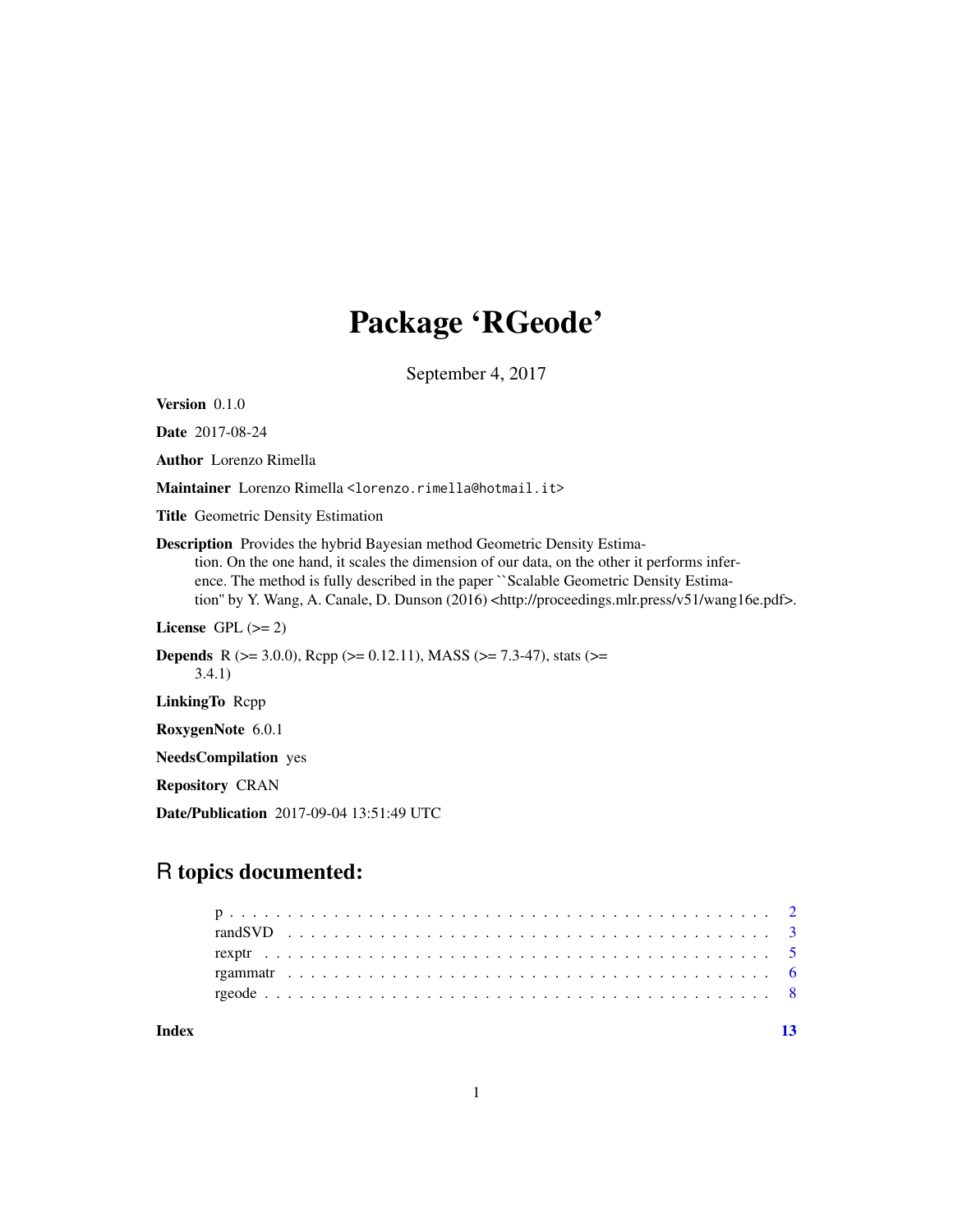## Description

The decreasing function for the adptive puning.

#### Usage

 $p(t, c0, c1)$ 

#### Arguments

|    | int<br>The current iteration at which the probability of an adaption is calculated. |
|----|-------------------------------------------------------------------------------------|
| C0 | double<br>Additive constant at the exponent-                                        |
| c1 | double<br>Multiplicative constant at the exponent.                                  |

## Value

p returns the threshold of interest:

| p(t) | double                          |
|------|---------------------------------|
|      | It is $p(t) = expc0 + c1 * t$ . |

## Author(s)

L. Rimella, <lorenzo.rimella@hotmail.it>

## References

1 A. Canale, D. Dunson, Y. Wang. "Scalable Geometric Density Estimation" (2016). (available at <https://arxiv.org/abs/1410.7692>). The implementation of rgammatr is inspired to the Matlab implementation of rexptrunc by Ye Wang.

#### Examples

 $t = 10$  $c0 = -1$  $c1 = 10$ p(t, c0, c1)

<span id="page-1-0"></span>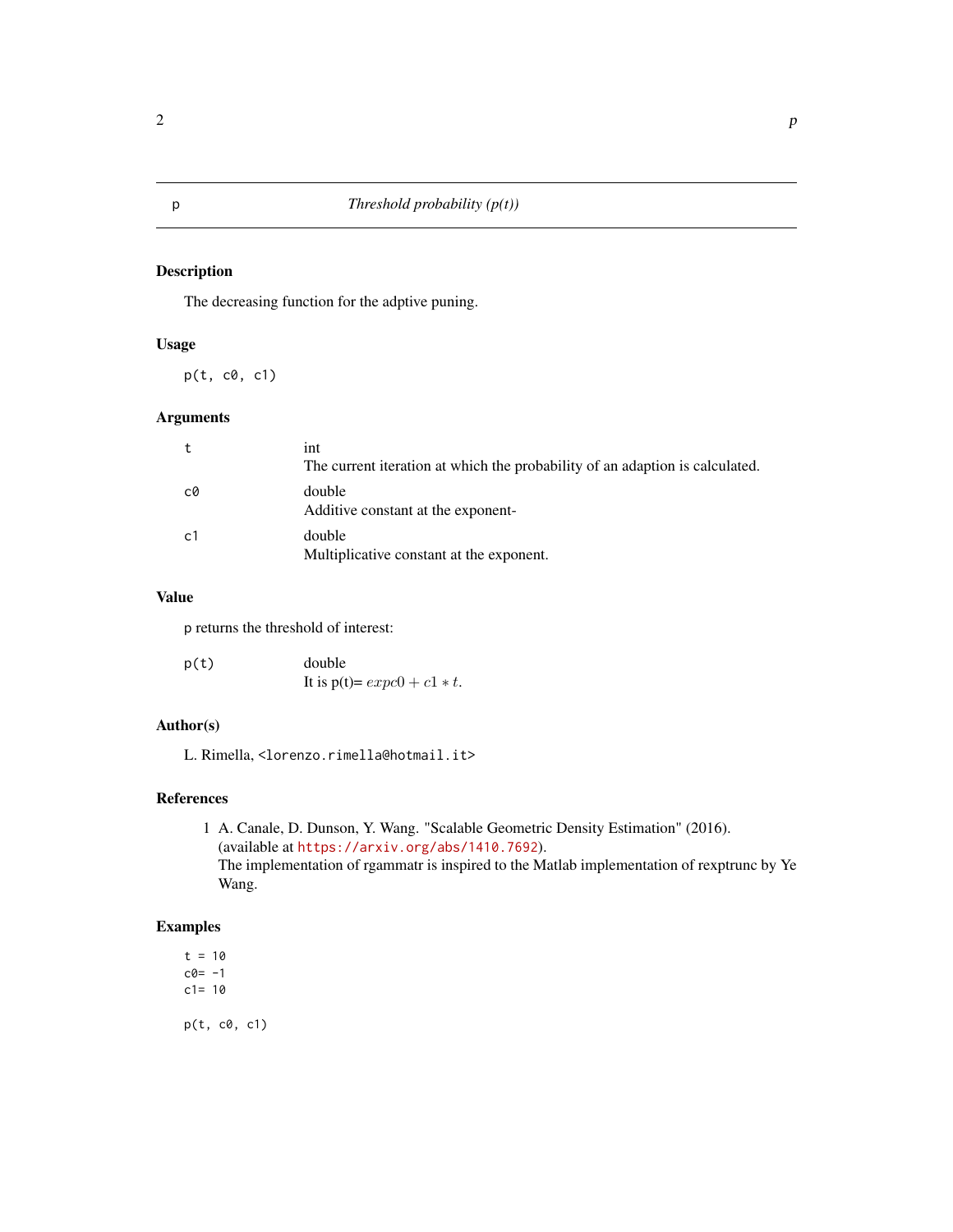<span id="page-2-0"></span>

#### Description

Compute the near-optimal low-rank singular value decomposition (SVD) of a rectangular matrix. The algorithm follows a randomized approach.

#### Usage

randSVD(A,  $k = NULL$ ,  $l = NULL$ , its = 2, sdist = "unif")

#### Arguments

| A     | array_like<br>a real/complex input matrix (or data frame), with dimensions $(m, n)$ . It is the<br>real/complex matrix being approximated.                |
|-------|-----------------------------------------------------------------------------------------------------------------------------------------------------------|
| k     | int, optional<br>determines the target rank of the low-rank decomposition and should satisfy<br>$k \ll \min(m, n)$ . Set by default to 6.                 |
|       | int, optional<br>block size of the block Lanczos iterations; $l$ must be a positive integer greater<br>than k, and defaults $l = k + 2$ .                 |
| its   | int, optional<br>number of full iterations of a block Lanczos method to conduct; <i>its</i> must be a<br>nonnegative integer, and defaults to 2.          |
| sdist | str $c('normal', 'unif')$ , optional<br>Specifies the sampling distribution.<br>$'unif'$ : (default) Uniform '[-1,1]'.<br>'normal': Normal '~ $N(0,1)$ '. |

#### Details

Randomized SVD (randSVD) is a fast algorithm to compute the approximate low-rank SVD of a rectangular  $(m, n)$  matrix A using a probabilistic algorithm. Given the decided rank  $k \ll n$ , rSVD factors the input matrix A as  $A = U * diag(S) * V'$ , which is the typical SVD form. Precisely, the columns of U are orthonormal, as are the columns of V, the entries of S are all nonnegative, and the only nonzero entries of S appear in non-increasing order on its diagonal. The dimensions are: U is  $(m, k)$ , V is  $(n, k)$ , and S is  $(k, k)$ , when A is  $(m, n)$ .

Increasing its or l improves the accuracy of the approximation USV' to A.

The parameter *its* specifies the number of normalized power iterations (subspace iterations) to reduce the approximation error. This is recommended if the the singular values decay slowly. In practice 1 or 2 iterations achieve good results, however, computing power iterations increases the computational time. The number of power iterations is set to  $its = 2$  by default.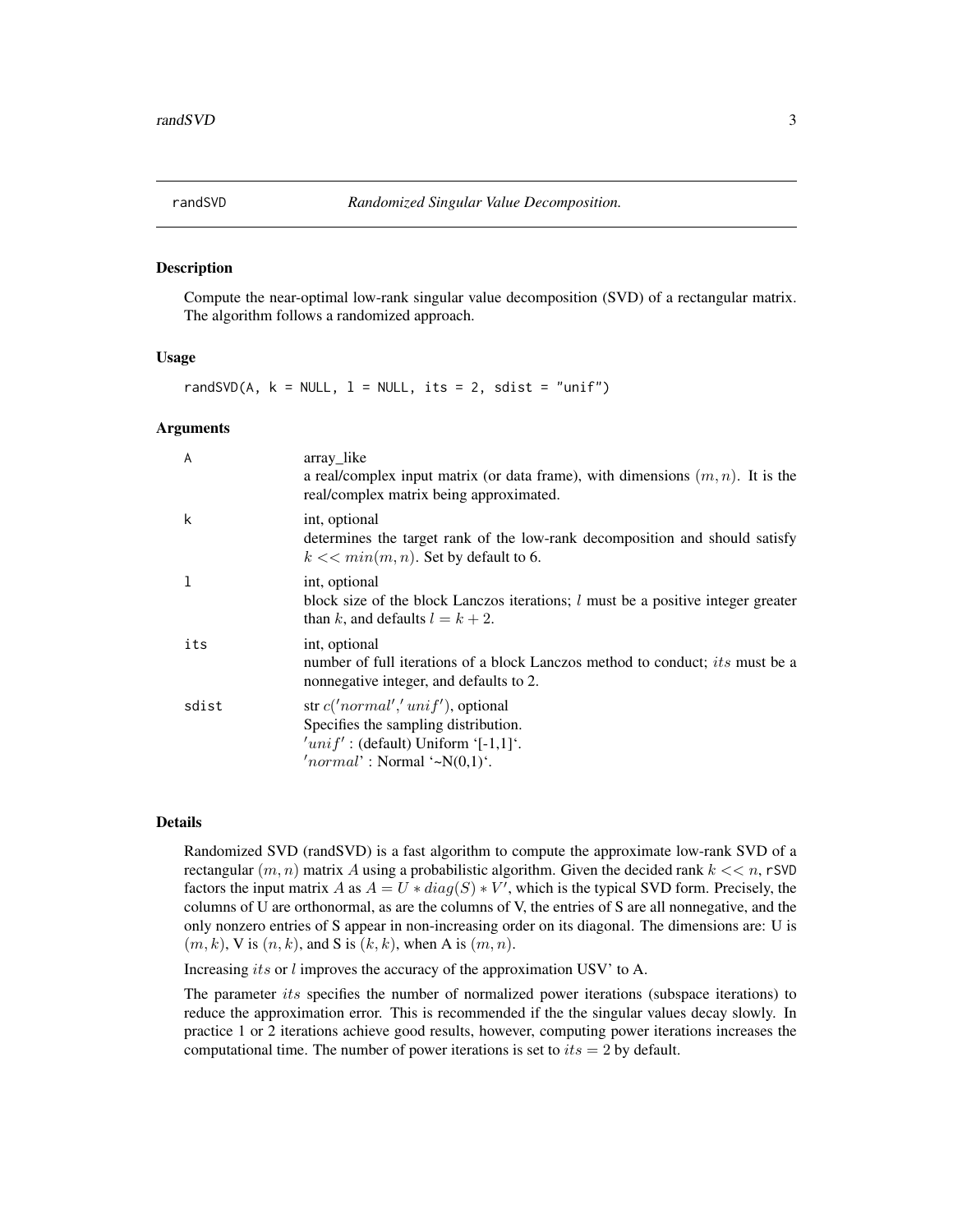randSVD returns a list containing the following three components:

| d | array_like<br>$(k, k)$ matrix in the rank-k approximation USV' to A, where A is $(m, n)$ ; the<br>entries of S are all nonnegative, and its only nonzero entries appear in nonin-<br>creasing order on the diagonal.                                                  |
|---|-----------------------------------------------------------------------------------------------------------------------------------------------------------------------------------------------------------------------------------------------------------------------|
| u | matrix<br>$(m, k)$ matrix in the rank-k approximation $A = U * diag(S) * V'$ to A; the<br>columns of U are orthonormal and are called Left singular vect. We want to<br>remark that this is the transpose matrix, hence the vectors are on the rows of our<br>matrix. |
| v | matrix<br>$(n, k)$ matrix in the rank-k approximation $A = U * diag(S) * V'$ to A; the<br>columns of V are orthonormal and are called Right singular vect.                                                                                                            |

## Note

The singular vectors are not unique and only defined up to sign (a constant of modulus one in the complex case). If a left singular vector has its sign changed, changing the sign of the corresponding right vector gives an equivalent decomposition.

#### Author(s)

L. Rimella, <lorenzo.rimella@hotmail.it>

## References

- 1 N. Halko, P. Martinsson, and J. Tropp. "Finding structure with randomness: probabilistic algorithms for constructing approximate matrix decompositions" (2009). (available at arXiv <http://arxiv.org/abs/0909.4061>).
- 2 S. Voronin and P.Martinsson. "RSVDPACK: Subroutines for computing partial singular value decompositions via randomized sampling on single core, multi core, and GPU architectures" (2015). (available at 'arXiv <http://arxiv.org/abs/1502.05366>).
- 3 N. Benjamin Erichson. "Randomized Singular Value Decomposition (rsvd): R package" (2016). (available in the CRAN).
- 4 Nathan Halko, Per-Gunnar Martinsson, and Joel Tropp. "Finding structure with randomness: Stochastic algorithms for constructing approximate matrix decompositions" (2009). (available at <http://arxiv.org>).
- 5 V. Rokhlin, A. Szlam, M. Tygert. "A randomized algorithm for principal component analysis" (2009). (available at <https://arxiv.org/abs/0809.2274>). The implementation of rand SVD is inspired by the MatLab implementation of RandPCA by M. Tygert.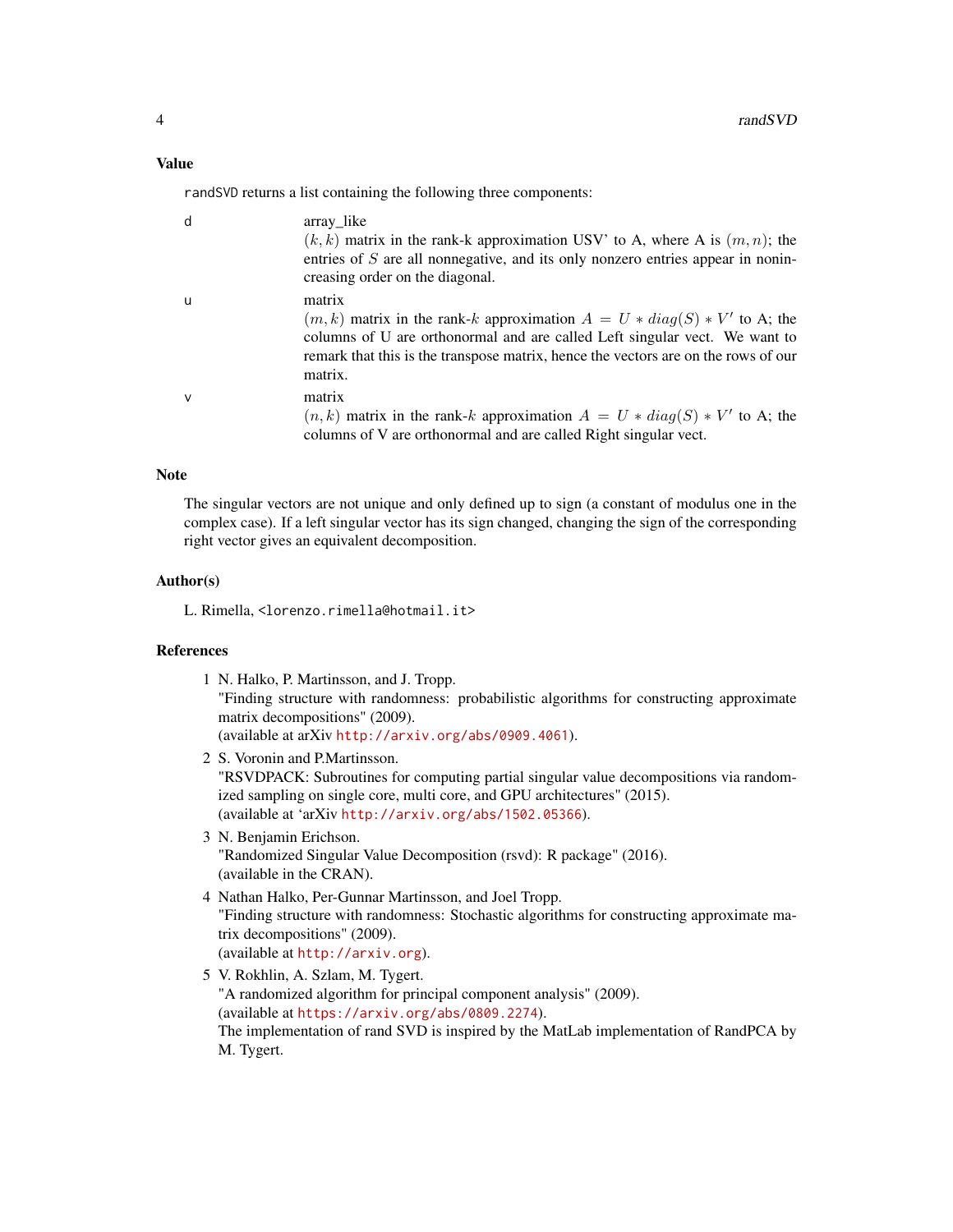#### <span id="page-4-0"></span>rexptriments of the state of the state of the state of the state of the state of the state of the state of the

#### Examples

```
#Simulate a general matrix with 1000 rows and 1000 columns
vy= rnorm(1000*1000,0,1)
y= matrix(vy,1000,1000,byrow=TRUE)
#Compute the randSVD for the first hundred components of the matrix y and measure the time
start.time <- Sys.time()
prova1= randSVD(y,k=100)
Sys.time()- start.time
#Compare with a classical SVD
start.time <- Sys.time()
prova2= svd(y)
Sys.time()- start.time
```
rexptr *Random generator for a Truncated Exponential distribution.*

## Description

Simulate random number from a truncated Exponential distribution.

#### Usage

 $rexptr(n = 1, lambda = 1, range = NULL)$ 

## Arguments

| n      | int, optional                                                                                                                                                        |
|--------|----------------------------------------------------------------------------------------------------------------------------------------------------------------------|
|        | number of simulations.                                                                                                                                               |
| lambda | double, optional<br>parameter of the distribution.                                                                                                                   |
| range  | array like, optional<br>domain of the distribution, where we truncate our Exponential. $range(0)$ is the<br>min of the range and $range(1)$ is the max of the range. |

## Details

It provide a way to simulate from a truncated Exponential distribution with given pameter  $\lambda$  and the range range. This will be used during the posterior sampling in th Gibbs sampler.

## Value

rexptr returns the simulated value of the distribution:

u double it is the simulated value of the truncated Exponential distribution. It will be a value in  $(range(0), range(1)).$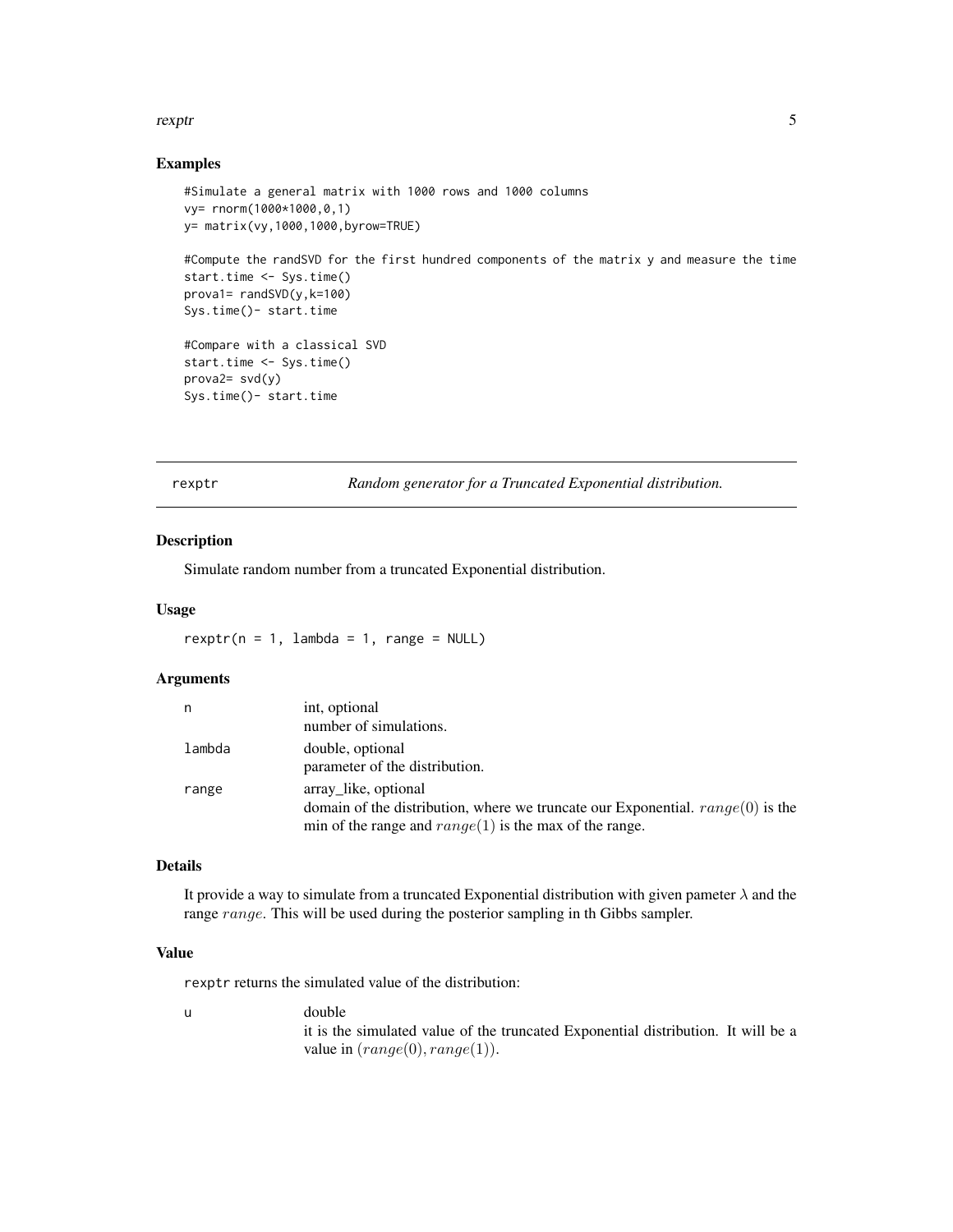#### <span id="page-5-0"></span>Author(s)

L. Rimella, <lorenzo.rimella@hotmail.it>

## References

1 Y. Wang, A. Canale, D. Dunson. "Scalable Geometric Density Estimation" (2016). The implementation of rgammatr is inspired to the Matlab implementation of rexptrunc by Ye Wang.

#### Examples

```
#Simulate a truncated Exponential with parameters 0.5 in the range
#5,Inf.
#Set the range:
range\leq- c(1,Inf)
#Simulate the truncated Gamma
set.seed(123)
vars1<-rexptr(1000,0.5,range)
#Look at the histogram
hist(vars1,freq=FALSE,ylim=c(0,2),xlim = c(0,5))
lines(density(vars1))
#Compare with a non truncated Exponential
set.seed(123)
vars2<-rexp(1000,0.5)
```

```
#Compare the two results
lines(density(vars2),col='red')
```

```
#Observation: simulate without range is equivalent to simulate from
#rexp(1000,0.5)
```

|  | rgammatr |  |  |
|--|----------|--|--|
|  |          |  |  |

Random generator for a Truncated Gamma distribution.

#### Description

Simulate random number from a truncated Gamma distribution.

#### Usage

rgammatr( $n = 1$ ,  $A = 0$ ,  $B = 1$ , range = NULL)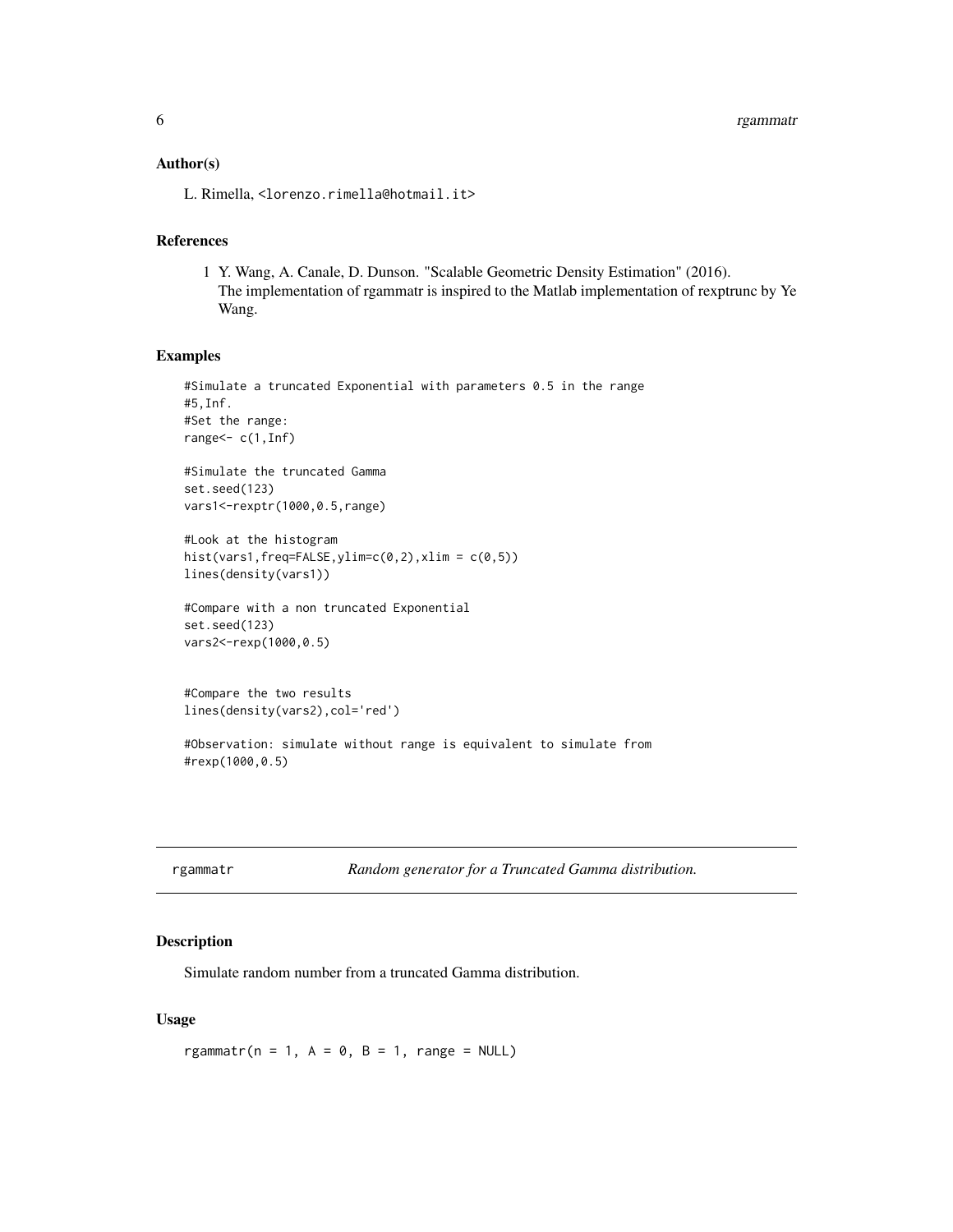#### rgammatr $\sim$  7

#### Arguments

| n     | int, optional<br>number of simulations.                                                                                                                        |
|-------|----------------------------------------------------------------------------------------------------------------------------------------------------------------|
| A     | double, optional<br>shape parameter of the distribution.                                                                                                       |
| B     | double, optional<br>rate parameter of the distribution.                                                                                                        |
| range | array like, optional<br>domain of the distribution, where we truncate our Gamma. $range(0)$ is the min<br>of the range and $range(1)$ is the max of the range. |

## Details

It provide a way to simulate from a truncated Gamma distribution with given pameters  $A, B$  and range range. This will be used during the posterior sampling in th Gibbs sampler.

#### Value

rgammatr returns the simulated value of the distribution:

u double it is the simulated value of the truncated Gamma distribution. It will be a value in  $(range(0), range(1)).$ 

## Author(s)

L. Rimella, <lorenzo.rimella@hotmail.it>

## References

1 Y. Wang, A. Canale, D. Dunson. "Scalable Geometric Density Estimation" (2016). The implementation of rgammatr is inspired to the Matlab implementation of gamrndtruncated by Ye Wang.

## Examples

```
#Simulate a truncated Gamma with parameters 1,2 in the range
#1,5.
#Set the range:
range<- c(1,5)
```

```
#Simulate the truncated Gamma
set.seed(123)
vars1<-rgammatr(1000,1,2,range)
```

```
#Look at the histogram
hist(vars1,freq=FALSE, ylim=c(0,2), xlim = c(0,5))
lines(density(vars1))
```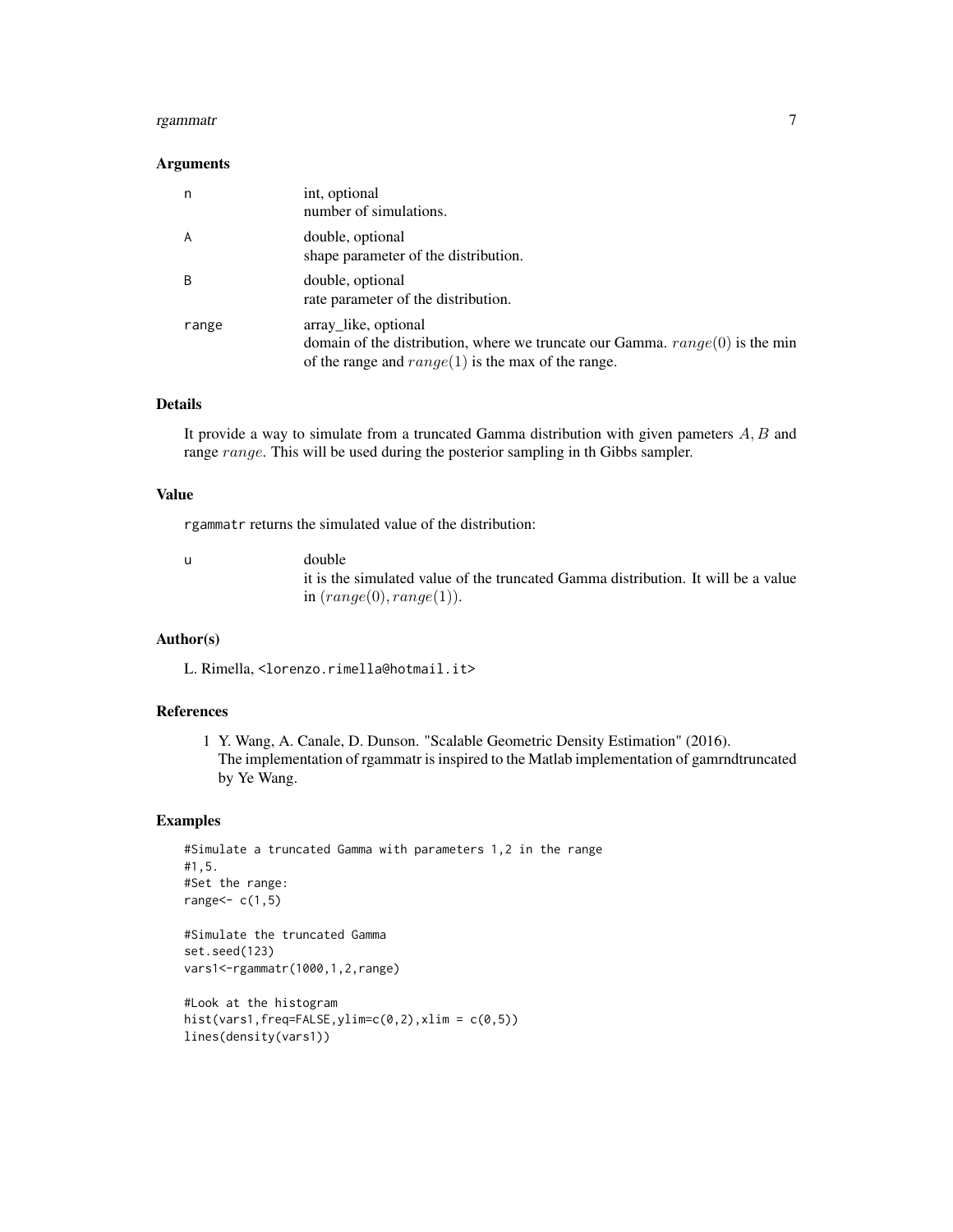8 rgeode in the set of the set of the set of the set of the set of the set of the set of the set of the set of the set of the set of the set of the set of the set of the set of the set of the set of the set of the set of t

```
#Compare with a non truncated Gamma
set.seed(123)
vars2<-rgamma(1000,1,2)
```

```
#Compare the two results
lines(density(vars2),col='red')
```
#Observation: simulate without range is equivalent to simulate from #rgamma(1000,1,2)

rgeode *GEOmetric Density Estimation.*

## Description

It selects the principal directions of the data and performs inference. Moreover GEODE is also able to handle missing data.

#### Usage

```
rgeode(Y, d = 6, burn = 1000, its = 2000, tol = 0.01, atau = 1/20,
 asigma = 1/2, bsigma = 1/2, starttime = NULL, stoptime = NULL,
 fast = TRUE, c0 = -1, c1 = -0.005)
```
#### Arguments

| Y      | array_like<br>a real input matrix (or data frame), with dimensions $(n, D)$ . It is the real matrix<br>of data.                                                 |
|--------|-----------------------------------------------------------------------------------------------------------------------------------------------------------------|
| d      | int, optional<br>it is the conservative upper bound for the dimension D. We are confident that the<br>real dimension is smaller then it.                        |
| burn   | int, optional<br>number of burn-in to perform in our Gibbs sampler. It represents also the stop-<br>ping time that stop the choice of the principal axes.       |
| its    | int, optional<br>number of iterations that must be performed after the burn-in.                                                                                 |
| tol    | double, optional<br>threshold for adaptively removing redundant dimensions. It is used compared<br>with the ratio: $\frac{\alpha_j^2(t)}{\max \alpha_j^2(t)}$ . |
| atau   | double, optional<br>The parameter $a_{\tau}$ of the truncated Exponential (the prior for $\tau_i$ ).                                                            |
| asigma | double, optional<br>The shape parameter $a_{\sigma}$ of the truncated Gamma (the prior for $\sigma^2$ ).                                                        |

<span id="page-7-0"></span>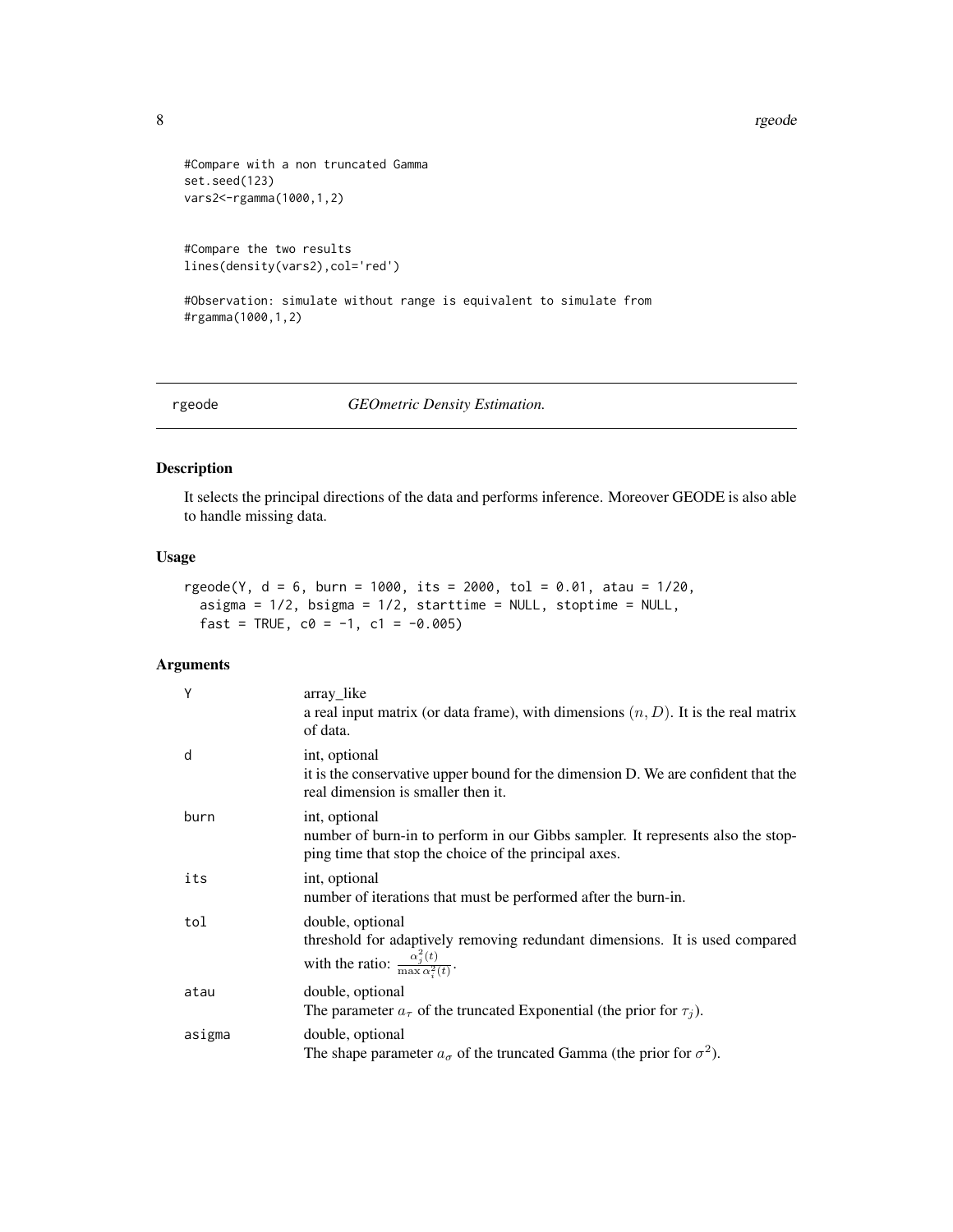#### rgeode to the second series of the series of the series of the series of the series of the series of the series of the series of the series of the series of the series of the series of the series of the series of the serie

| bsigma    | double, optional<br>The rate parameter $b_{\sigma}$ of the truncated Gamma (the prior for $\sigma^2$ ). |
|-----------|---------------------------------------------------------------------------------------------------------|
| starttime | int, optional<br>starting time for adaptive pruning. It must be less then the number of burn-in.        |
| stoptime  | int, optional<br>stop time for adaptive pruning. It must be less then the number of burn-in.            |
| fast      | bool, optional<br>If $TRUE$ it is run using fast d-rank SVD. Otherwise it uses the classical SVD.       |
| c0        | double, optional<br>Additive constant for the exponent of the pruning step.                             |
| c1        | double, optional<br>Multiplicative constant for the exponent of the pruning step.                       |

#### Details

GEOmetric Density Estimation (rgeode) is a fast algorithm performing inference on normally distributed data. It is essentially divided in two principal steps:

- Selection of the principal axes of the data.
- Adaptive Gibbs sampler with the creation of a set of samples from the full conditional posteriors of the parameters of interest, which enable us to perform inference.

It takes in inputs several quantities. A rectangular  $(N, D)$  matrix Y, on which we will run a Fast rank  $d$  SVD. The conservative upper bound of the true dimension of our data  $d$ . A set of tuning parameters. We remark that the choice of the conservative upper bound d must be such that  $d > p$ , with  $p$  real dimension, and  $d \ll D$ .

#### Value

rgeode returns a list containing the following components:

| InD    | array_like<br>The chose principal axes.                                                                                    |
|--------|----------------------------------------------------------------------------------------------------------------------------|
| u      | matrix<br>Containing the sample from the full conditional posterior of $u_i$ s. We store each<br>iteration on the columns. |
| tau    | matrix<br>Containing the sample from the full conditional posterior of $tau_i$ s.                                          |
| sigmaS | array_like<br>Containing the sample from the full conditional posterior of sigma.                                          |
| W      | matrix<br>Containing the principal singular vectors.                                                                       |
| Miss   | list<br>Containing all the informations about missing data. If there are not missing data<br>this output is not provide.   |
|        | $\bullet$ id m array                                                                                                       |

It contains the set of rows with missing data.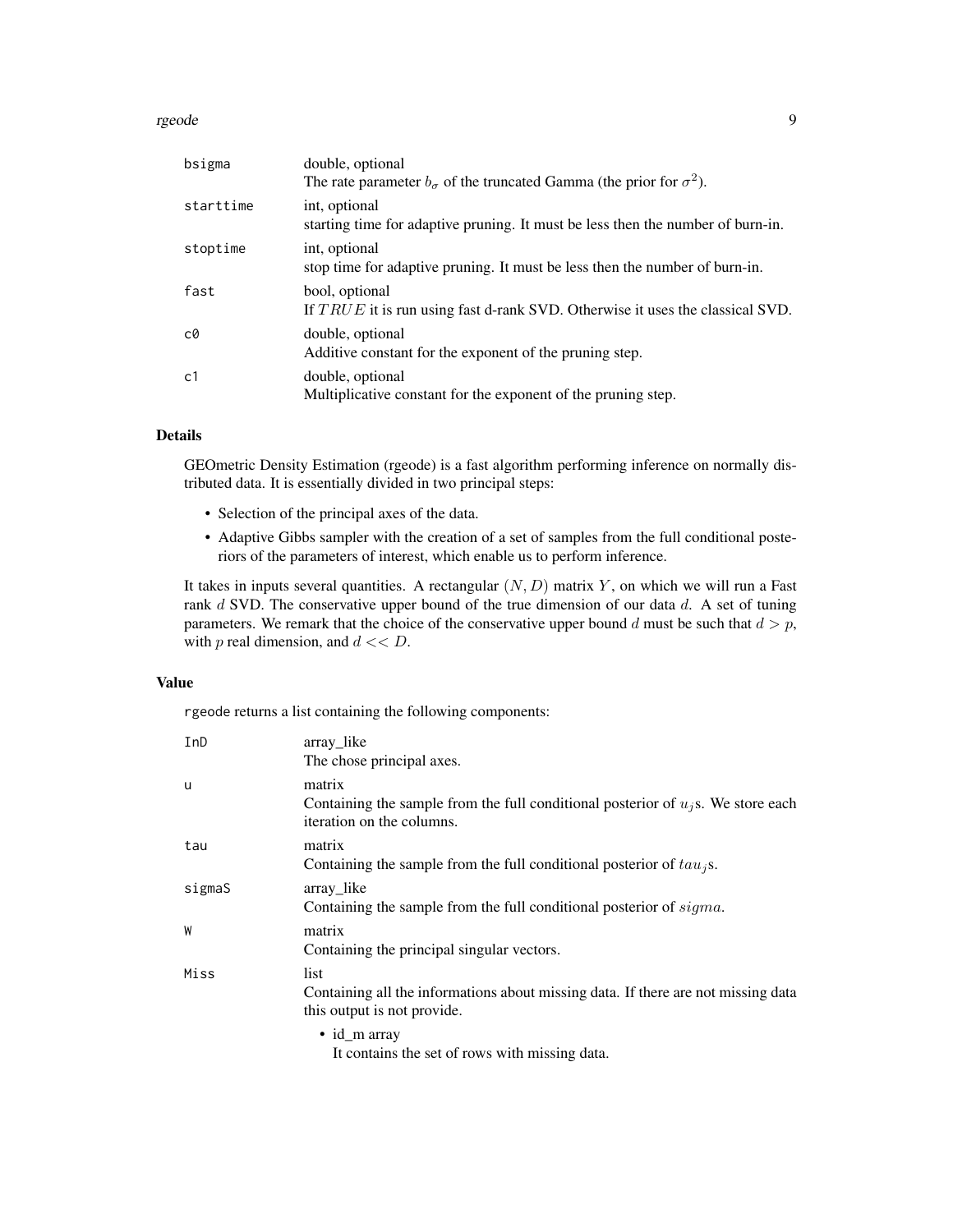- $\bullet$  pos\_m list It contains the set of missing data positions for each row with missing values.
- yms list

The list contained the pseudo-observation substituting our missing data. Each element of the list represents the simulated data for that time.

## **Note**

The part related to the missing data is filled only in the case in which we have missing data.

#### Author(s)

L. Rimella, <lorenzo.rimella@hotmail.it>

## **References**

1 Y. Wang, A. Canale, D. Dunson. "Scalable Geometric Density Estimation" (2016).

### **Examples**

```
library(MASS)
library(RGeode)
# WITHOUT MISSING DATA
# Define the dataset
D = 200n = 500d = 10d_true= 3
set.seed(321)
mu_true= runif(d_true, -3, 10)
Sigma_{true} = matrix(0, d_{true}, d_{true})diag(Sigma_true)= c(runif(d_true, 10, 100))
W_true = svd(matrix(rnorm(D*d_true, 0, 1), d_true, D))$v
sigma_true = abs(runif(1,0,1))mu= W_true%*%mu_true
C= W_true %*% Sigma_true %*% t(W_true)+ sigma_true* diag(D)
y= mvrnorm(n, mu, C)
*********************************
```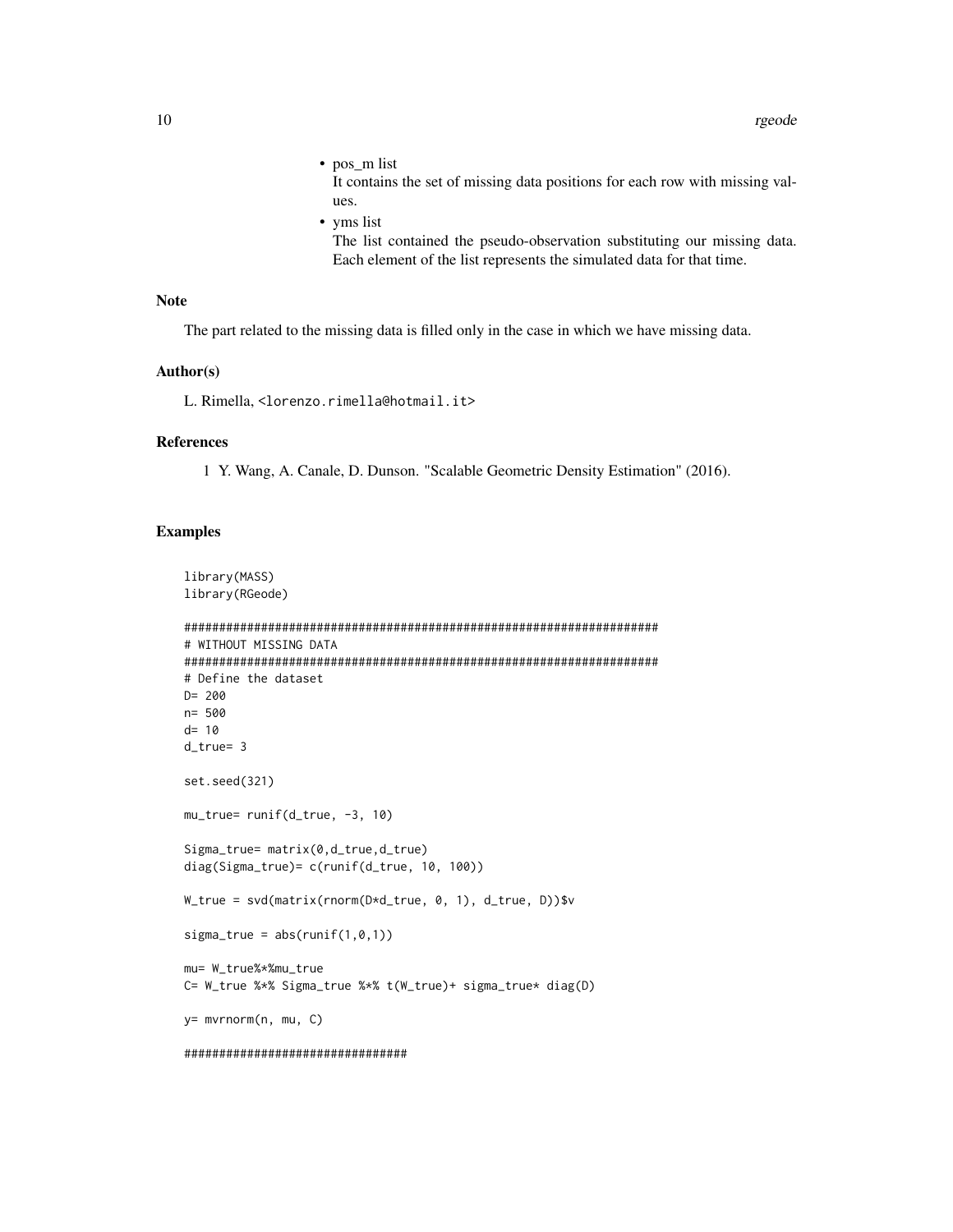#### rgeode

```
# GEODE: Without missing data
###############################
start.time <- Sys.time()
GEODE= rgeode(Y= y, d)Sys.time()- start.time
# SIGMAS
#plot(seq(110,3000,by=1),GEODE$sigmaS[110:3000],ty='l',col=2,
     xlab= 'Iteration', ylab= 'sigma^2', main= 'Simulation of sigma^2')
##abline(v=800,lwd= 2, col= 'blue')
#legend('bottomright',c('Posterior of sigma^2', 'Stopping time'),
^{\#}lwd = c(1, 2), col = c(2, 4), cex = 0.55, border='black', box.lwd = 3)# WITH MISSING DATA
###########################
#Insert NaN
n_m = 5 #number of data vectors containing missing features
d_m = 1 #number of missing features
data_miss= sample(seq(1,n),n_m)
features= sample(seq(1, D), d_m)for(i in 2:n_m)€
 features= rbind(features, sample(seq(1,D), d_m))
\mathcal{E}for(i in 1:length(data_miss))
€
 if(i==length(data_miss))
 €
   y[data_miss[i], features[i,][-1]]= NaN
 \mathcal{E}else
 \{y[data_miss[i], features[i,]]= NaN
 \mathcal{E}\mathcal{E}###############################
# GEODE: With missing data
################################
set.seed(321)
start.time <- Sys.time()
GEODE= rgeode(Y= y, d)
Sys.time()- start.time
```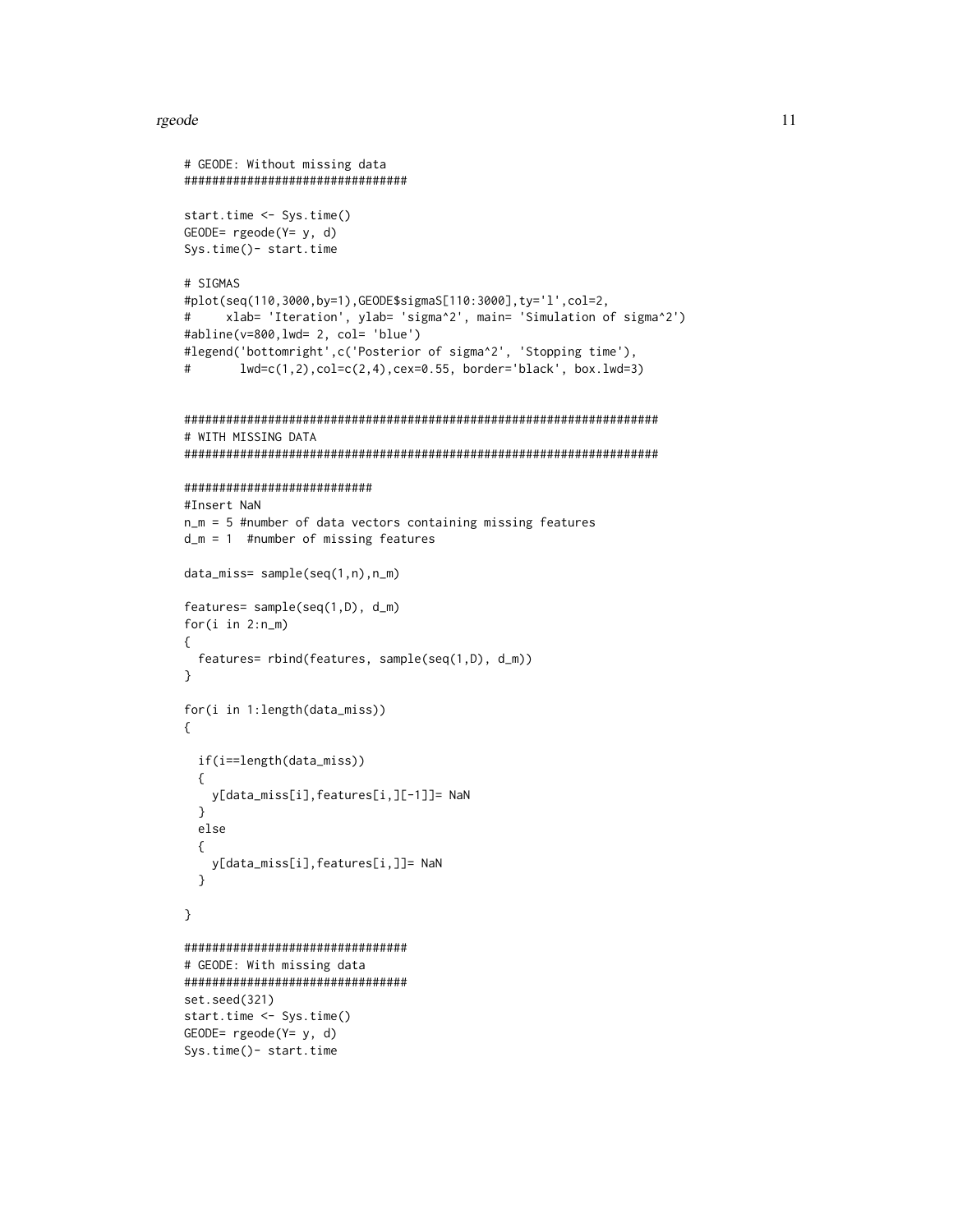# SIGMAS #plot(seq(110,3000,by=1),GEODE\$sigmaS[110:3000],ty='l',col=2, xlab= 'Iteration', ylab= 'sigma^2', main= 'Simulation of sigma^2')  $#$ #abline(v=800,lwd= 2, col= 'blue') #legend('bottomright',c('Posterior of sigma^2', 'Stopping time'),  $#$  $lwd=c(1,2), col=c(2,4), cex=0.55, border='black', box.lwd=3)$